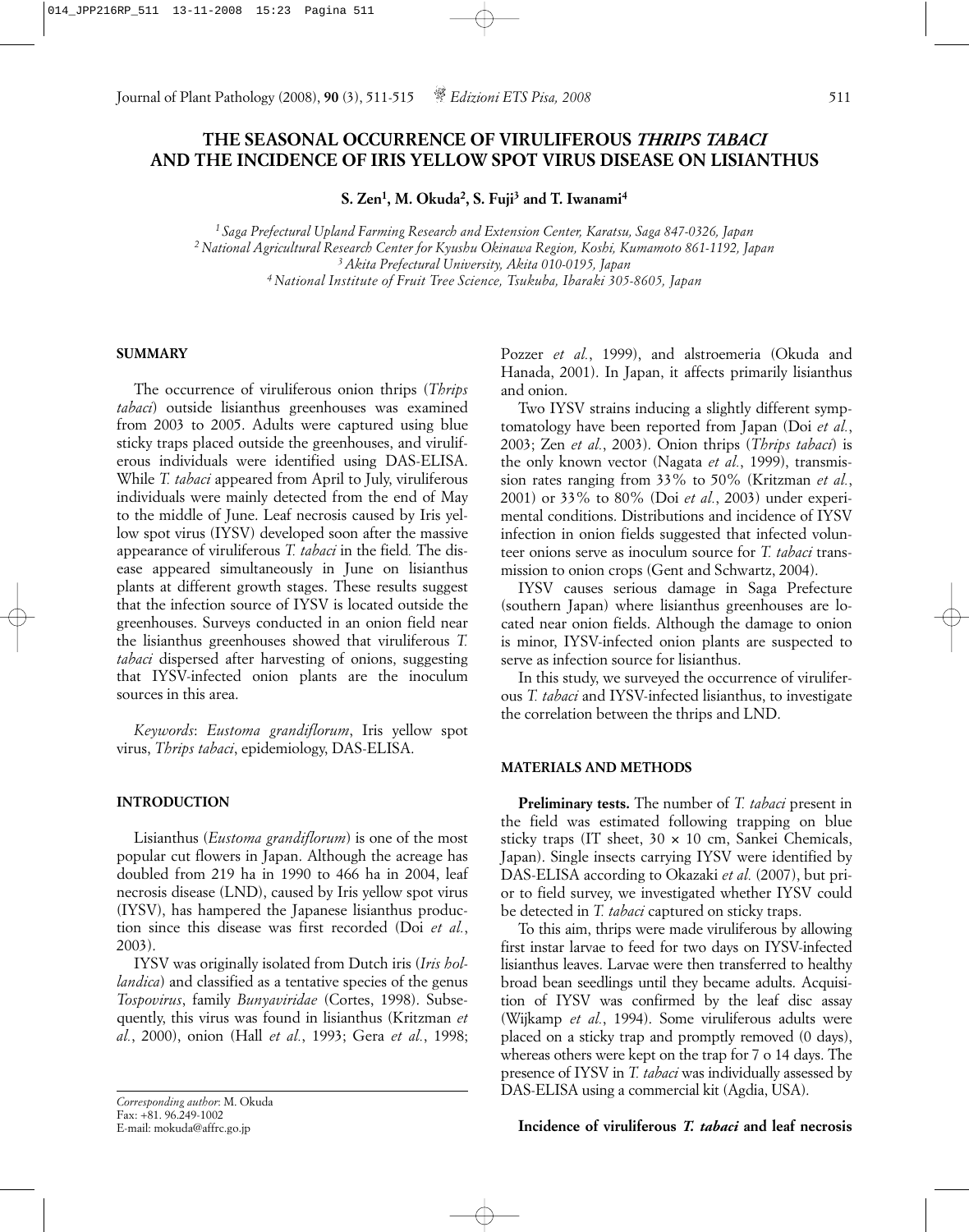**disease in lisianthus greenhouses.** Surveys of lisianthus LND and viruliferous *T. tabaci* were conducted in greenhouses at Karatsu City (Saga Prefecture) from 2003 to 2005 (Table 1).

The first outbreak of LND in each greenhouse was identified by RT-PCR assays using the IYSV-specific primers IYSV-N5 and IYSV-N3T (Zen *et al.,* 2005). Subsequently, LND incidence was evaluated every 5 to 9 days by visual observation of each plant.

Three sticky traps were placed outside of each lisianthus greenhouses at a height of 150 cm and were replaced every 7-10 days. *T. tabaci* were recovered from the traps under a stereomicroscope. Insect batches were washed with chloroform and assayed by DAS-ELISA to determine the incidence of viruliferous individuals. Absorbance values  $(A_{405})$  were measured for individual thrips, and a sample was considered positive if its  $A_{405}$ was 3 times higher than the mean absorbance value of a non viruliferous female adult of *T. tabaci*.

**Incidence of viruliferous** *T. tabaci* **in an onion crop.** To identify the source of IYSV infection, the incidence of viruliferous *T. tabaci* was investigated in 2004 and 2005 in an onion field, which was approximately 2 km away from the lisianthus greenhouses. Three sticky traps were placed at the edge of the field 10 m apart from one another and replaced every 6-10 days. The incidence of *T. tabaci* and the percentage of viruliferous individuals were assessed as described above. The incidence of IYSV-infected onion plants was evaluated by observing necrotic symptoms on the leaves.

**Incidence of leaf necrosis disease in different cropping types**. Incidence of LND in crops established at three different times was assessed in 2004 in lisianthus greenhouses at Karatsu City. To this aim, seedlings were transplanted in a greenhouse in September 2003 (plot

1), January 2004 (plot 2), and May 2004 (plot 3). The number of plants in plot 1, 2 and 3 were 4536, 11480, and 4172, respectively. The row width, furrow width, and intrarow spacing were 150, 12, and 12 cm, respectively. The incidence of LND was evaluated every 7-10 days as described previously.

### **RESULTS**

**Preliminary tests.** ELISA values of viruliferous *T. tabaci* placed on sticky traps gradually decreased as the days passed (Table 2). Nonetheless, the average value for viruliferous *T. tabaci* trapped for 14 days was significantly higher than that of non viruliferous thrips (T test,  $p < 0.01$ ).

**Seasonal pattern of viruliferous** *T. tabaci* **incidence**. Figure 1 shows the number of *T. tabaci* captured on the sticky traps outside lisianthus greenhouses from 2003 to 2005. In 2003, *T. tabaci* were first captured on April 17, and the average number of trapped insects ranged from approximately 1.00 to 8.56 (bodies/trap/week) from the middle of April to the end of May. The number of captured *T. tabaci* gradually increased reaching a maximum on June 14. The incidence subsequently decreased, so that no thrips was trapped after July 19. Although the insect number differed, their seasonal occurrence in 2004 and 2005 showed a similar pattern. In 2004 and 2005, *T. tabaci* was first captured on April 2 and April 22, the number of trapped *T. tabaci* had a peak on June 11 and June 17, and only few insects were trapped after July 1 and July 7, respectively.

The appearance of viruliferous *T. tabaci* did not correspond to the total incidence of *T. tabaci*. In 2003, viruliferous insects were detected on May 3, May 30, and June 20, but the peak was on May 30 (54.5%). In 2004,

| Year | Acres | Number of | Transplant              | Survey periods                          |                          |
|------|-------|-----------|-------------------------|-----------------------------------------|--------------------------|
|      |       | plants    |                         | Lisianthus leaf necrosis <sup>(a)</sup> | T. tabaci <sup>(b)</sup> |
| 2003 | 3.6   | 12192     | May 5                   | May 10-August 16                        | March 29-August 16       |
| 2004 | 2.08  | 7920      | April 23<br>$-April 30$ | May 8-July 29                           | March 26-August 27       |
| 2005 | 3.6   | 12224     | May 31                  | June 3-August 19                        | April 8-August 26        |

**Table 1.** Some characteristcs of the greenhouses hosting lisianthus crops and timing of surveys for leaf necrosis and *T. tabaci.*

The idence of lisianthus leaf necrosis disease was determined by visual observation.

(b)Incidence of *T. tabaci* was determined using sticky traps

**Table 2.** Results of ELISA testing of viruliferous and non viruliferous *T. tabaci* captured on sticky traps for the presence of IYSV.

|                  | Trapping period (days)     |                            |                            |
|------------------|----------------------------|----------------------------|----------------------------|
|                  |                            |                            |                            |
| Viruliferous     | $0.159 \pm 0.074$ (n = 35) | $0.087 \pm 0.046$ (n = 28) | $0.068 \pm 0.029$ (n = 25) |
| Non viruliferous | $0.005 \pm 0.002$ (n = 23) | $0.003 \pm 0.004$ (n = 23) | $0.002 \pm 0.003$ (n = 22) |
| $\mathbf{r}$     |                            |                            |                            |

Figures are mean absorbance values and standard deviations. Number of samples tested is in parenthesis.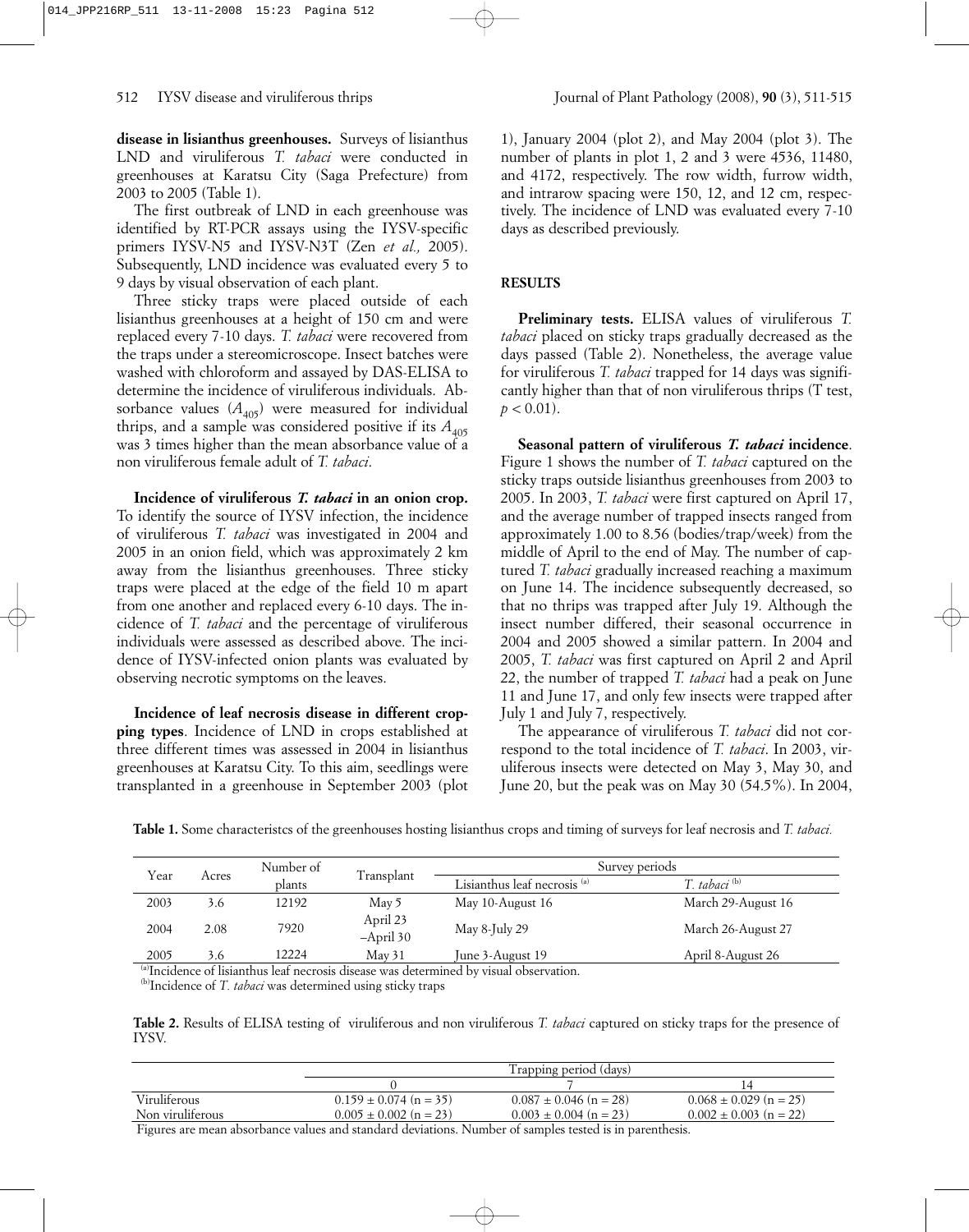viruliferous *T. tabaci* were detected on May 21 and from June 4 to 18, with the highest incidence on June 11 (33.3%). Likewise, in 2005, viruliferous thrips were detected from June 16 to 24, with the highest incidence on June 24 (10.7%).

**Seasonal patterns of lisianthus leaf necrosis disease**. Figure 2 shows the incidences of LND in lisianthus greenhouses from 2003 to 2005. In 2003, LND was first observed on June 14, i.e. 42 days after the first capture of viruliferous *T. tabaci* by sticky traps. LND outbreak appeared to be consequent to the high incidence of viruliferous *T. tabaci* on May 30. Disease incidence increased rapidly until July 26, when it reached a plateau.

The survey conducted in the same greenhouse in 2004 gave a similar result. LND was first identified on June 18, i.e. 28 days after the first detection of viruliferous *T. tabaci*. The peak of viruliferous *T. tabaci* presence corresponded to the first detection and subsequent increase of LND. The disease incidence did not increase after June 26.

In 2005, leaf necrosis was first observed 14 days prior to the first detection of viruliferous *T. tabaci.* However, the viruliferous thrips population increased concomitantly with the subsequent increase of LND. Disease incidence attained the highest level on July 22.

**Incidence of viruliferous** *T. tabaci* **in the onion crop.** The developmental pattern of the *T. tabaci* population and the incidence of viruliferous individuals in the onion field resembled those registered outside the lisianthus greenhouses (Fig. 3). In 2004, thrips were first captured on April 23 in the field and their number increased after onion harvesting on June 6. The incidence subsequently decreased, and no *T. tabaci* was trapped after July 9. Likewise, thrips were first captured on May 2 in 2005, their number increased after harvesting on June 10, had a peak on June 14, and decreased thereafter.

Viruliferous *T. tabaci* were detected from May 14 to June 26 in 2004 (Fig. 3) whereas diseased onion plants were first identified on May 7. The infection rate gradually increased to reach a maximum of 1.27%. In 2005, one viruliferous *T. tabaci* was detected on May 2 but the highest number of viruliferous individuals was observed on May 31. Diseased onion plants were first observed on April 21, with a final incidence of 0.45%.

**Incidence of leaf necrosis disease in different transplanting periods.** LND appeared simultaneously in early June in all plots, regardless of the time at which they were established. However, the patterns of disease incidence differed depending on the time of transplanting (Fig. 4). In plot 2 (transplanted in January 2004), LND incidence was the highest and increased rapidly till the end of the cropping period. In plot 1 (transplanted in September 2003), LND spreading was rapid but appar-



**Fig. 1.** Graphs of the number of *T. tabaci* and percentage of viruliferous individuals captured on the sticky traps outside the lisianthus greenhouses. Years are represented in each graph. Solid lines indicate the number of insects captured on the traps (left y-axis). Values are the average of 3 traps. Columns indicate the percentage of viruliferous *T. tabaci* (right y-axis).

ently ceased at the beginning of July, whereas in plot 3 (transplanted in May 2004), there was a more gradual LND increase, which lasted till the end of the cropping period. Disease incidence was lowest in this plot.

## **DISCUSSION**

*T. tabaci* is the only known vector of IYSV. In this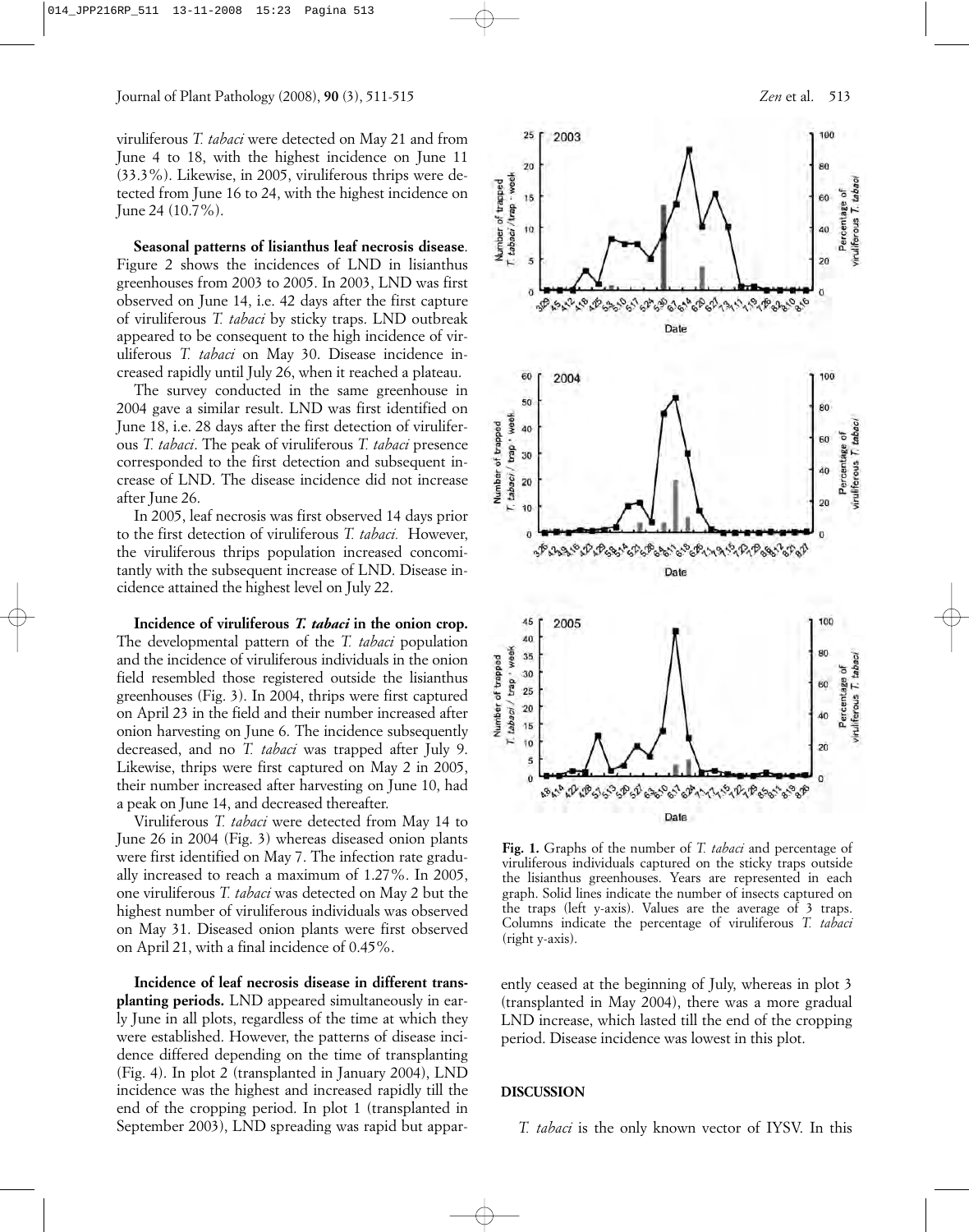

**Fig. 2.** Graphs of the number of diseased lisianthus plants and viruliferous *T. tabaci* captured on the sticky traps. Years are represented in each graph. Solid lines indicate the number of diseased lisianthus stocks (left y-axis). Columns indicate the average number of viruliferous *T. tabaci* captured on a sticky trap (right y-axis).



**Fig. 3.** Graphs of the number of *T. tabaci* and percentage of viruliferous individuals captured on the sticky traps in the onion field. Years are represented in each graph. Solid lines indicate the number of insects captured on the traps (left yaxis). Values are the average of 3 traps. Columns indicate the percentage of viruliferous *T. tabaci* (right y-axis).

study, we examined its relationship with lisianthus LND. The results showed that LND outbreaks correlated with the appearance of viruliferous *T. tabaci* outside the greenhouses hosting lisianthus. Therefore, viruliferous *T. tabaci* that entered the greenhouses are likely responsible for the initial introduction of LND and for the subsequent spreading of the disease, following the successive entry of other viruliferous vectors.

Viruliferous individuals did not represent the totality of the *T. tabaci* population. Populations of this thrips species differ because of their reproduction system (Murai, 1990), morphological characteristics (Klein and Gafni, 1996), and habitats (Jenser *et al.*, 2001). Molecular characterizations of the cytochrome oxidase I (COI) and ribosomal RNA genes enabled categorization of intraspecific varieties and identification of genetic relationships (Toda and Komazaki, 2002; Frey and Frey, 2004; Brunner *et al.*, 2004). Nucleotide sequence analysis of the COI gene the *T. tabaci* population present in our surveyed fields, indicated that it was similar to the population commonly distributed in Japan (S. Toda, personal communication), suggesting that the IYSVtransmitting ability and feeding habit are consistent throughout the year.

Although *T. tabaci* were observed outdoors in April, viruliferous adults were not found in the greenhouses. While a few weed species are known as natural hosts of IYSV (Ghotbi *et al.*, 2005), alliaceous plants are suspected to be the major source of infection in the field. Gent and Schwartz (2004) reported that volunteer onions might serve as a source of IYSV inoculum, but wild onions have not been observed in Japan. *Allium grayi*, which is a species related to *Allium cepa*, commonly grows around onion fields. However, IYSV was never detected in *A. grayi* nor in any other weeds (unpublished information).

In Japan, lisianthus seedlings are transplanted at various time intervals to harvest flowers throughout the year. Our surveys showed that LND can develop simul-



**Fig. 4.** Graph of the percentage of diseased lisianthus stocks in different cropping types. Solid lines indicate the percentage of diseased lisianthus stocks.